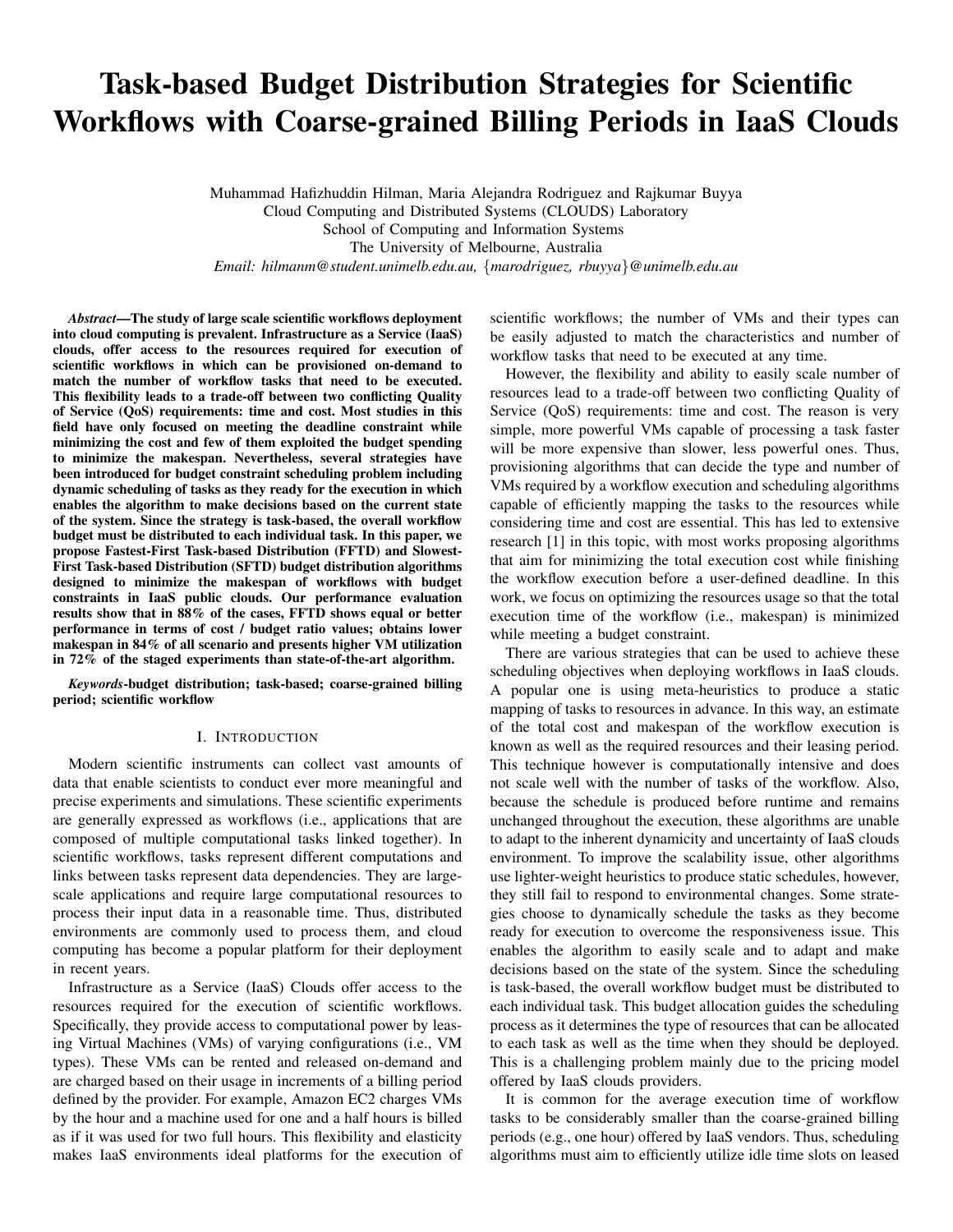VMs as a cost-controlling mechanism. This creates a challenge when deciding the portion of the budget that should be allocated to tasks as their cost must be estimated by either rounding up their execution time to one (or more) billing periods or by estimating their cost in time units. Deciding how to factor VM provisioning delays when estimating the costs of tasks is another important challenge. To avoid this, some algorithms choose to consolidate tasks per workflow level and assign a collective budget to them to be spent greedily. Depending on how the budget is split, this may result in insufficient budget assigned to some levels, violating budget constraints due to tasks in a level taking longer to execute, and inefficient use of the budget. In this paper, we explore distributing the budget to each individual task by rounding their cost to billing periods. We argue that this enables the algorithm to spend the budget more efficiently as it has a better awareness of the remaining budget and hence can better utilize it. Furthermore, such an algorithm can respond faster to unexpected delays. In addition, to avoid underutilizing resources, this strategy is combined with policies that encourage the reuse of time slots in already-leased VMs.

Thus, we focus on distributing a portion of the budget to individual tasks and spending it only when necessary, that is, when free idle time slots on existing VMs cannot be reused. Our approach considers inherent features of IaaS clouds such as the abundance of heterogenous computing resources, VM provisioning delays, and the dynamic and uncertain behaviour of VMs performance. We propose the Fastest-First Task-based Distribution (FFTD) and Slowest-First Task-based Distribution (SFTD) algorithms designed to minimize the makespan of workflows with budget constraints in IaaS public clouds. The algorithms are dynamic and schedule tasks whenever they are ready for execution. Our simulation results demonstrate that FFTD can adapt to unexpected delays and meeting the budget constraint while achieving lower makespans when compared to the stateof-the-art budget distribution algorithm.

The rest of this paper is organized as follows. Section II reviews works that are related to our paper. Section III describes the considered system model, including the application model and the resource model. The proposed algorithms are explained in section IV. A performance evaluation and results is presented in section V. Finally, the conclusions and future work are depicted in Section VI.

# II. RELATED WORK

Scientific workflows deployment in IaaS clouds environment has been extensively researched. Most algorithms focus on two QoS parameters: time and cost. The majority of these algorithms have objectives of meeting the deadline constraint while minimizing the resources leasing cost. Examples include the solutions presented by Mao and Humphrey [2], Abrishami et al. [3], Malawski et al. [4], Arabnejad et al. [5], Cai et al. [6] and Chen et al. [7].

Only a few of the existing algorithms focus on meeting the budget constraint while minimizing the workflow makespan. An example is the Partial Critical Paths Budget Balanced (PCP- $B<sup>2</sup>$ ) algorithm [8]. It partitions a workflow into pipelines of partial critical paths and finds the optimal resource type that maximizes the budget utilization. Contrary to our work,  $PCP-B<sup>2</sup>$  assumes a time unit pricing model as opposed to the more common model of billing periods. The Critical-Greedy algorithm [9] uses a similar strategy by iteratively refining and initiating schedule plan to encourage the use of more powerful VM types if there is budget remaining. Other works with the same objectives use Particle Swarm Optimization (PSO) [10] and Genetic Algorithms [11] to develop a static budget plan that minimizes a workflows makespan before runtime. These algorithms rely on calculating a near-optimal schedule by using computationally intensive metaheuristic techniques. This differs from our solution in that we use a lightweight, adaptive, heuristic-based dynamic approach that makes scheduling and resource-provisioning decisions at runtime based on the state of the system.

BAGS [12] is another example of existing budget-constrained algorithm. It partitions the workflow into bags of tasks (BoTs) that are on the same workflow level. BAGS is based on an online budget distribution strategy that guides the resource provisioning and scheduling plans of BoTs dynamically, as tasks become ready for execution. However, contrary to us, BAGS assumes finegrained billing periods (e.g. one minute) that are not much longer than the average execution time of tasks. Finally, the Budget Distribution Trickling (BDT) algorithm [13] uses similar strategy of consolidating tasks on the same workflow level. The budget is distributed to each level and the algorithm trickles down any leftover budget to the next level. It assumes an hourly billing period but ignores the performance variation of VMs. The authors of BDT explore several level-based budget distribution strategies based on characteristics such as the number of tasks in the level and the number of levels in the workflow. The algorithms differ from ours in that the tasks are scheduled based on task readiness independently. Whenever all task's parents are finished and the data input is available, it will be scheduled regardless of their level.

#### III. APPLICATION AND RESOURCE MODEL

Our work is designed to schedule scientific workflows that is modelled as Directed Acyclic Graphs (DAGs), graph that consists of directed edges without any cycles. A workflow *W* consists of a set of tasks  $T = (t_1, t_2, ..., t_n)$  and a set of directed edges  $E = (e_{12}, e_{13}, \ldots, e_{mn})$  in which an edge  $e_{ij}$  represents data dependency between task's parent  $t_i$  and task's child  $t_j$ , hence, it implies that  $t_j$  will only being executed after  $t_i$  is completed. In addition, a size of task  $S_t$  is measured in Millions of Instructions (MI).

Virtual Machines (VMs) are leased using on-demand pricing model that is charged the usage per billing period *bp* in which any partial usage will be rounded up to the nearest billing period. Furthermore, our work considers heterogeneous environment, where exists several VM type *vmt* that have different processing capacity  $PC_{vmt}$  and different cost per billing period  $c_{vmt}$ . The processing capacity *PC*<sub>vmt</sub> is measured in Million Instruction per Second (MIPS) and it corresponds with task size  $S_t$ . We assume that VM performance varies over time and *PC<sub>vmt</sub>* values published by IaaS cloud providers is the maximum capacity. In addition, the runtime of a task is denoted as  $RT_{vmt}^t$ , it is calculated using simple approach based on task size  $S_t$  and processing capacity  $PC_{vmt}$  as shown in Eq. 1. Note that this value is simply an estimate and does not rely on it being one hundred percent accurate.

$$
RT_{vmt}^t = S_t / PC_{vmt} \tag{1}
$$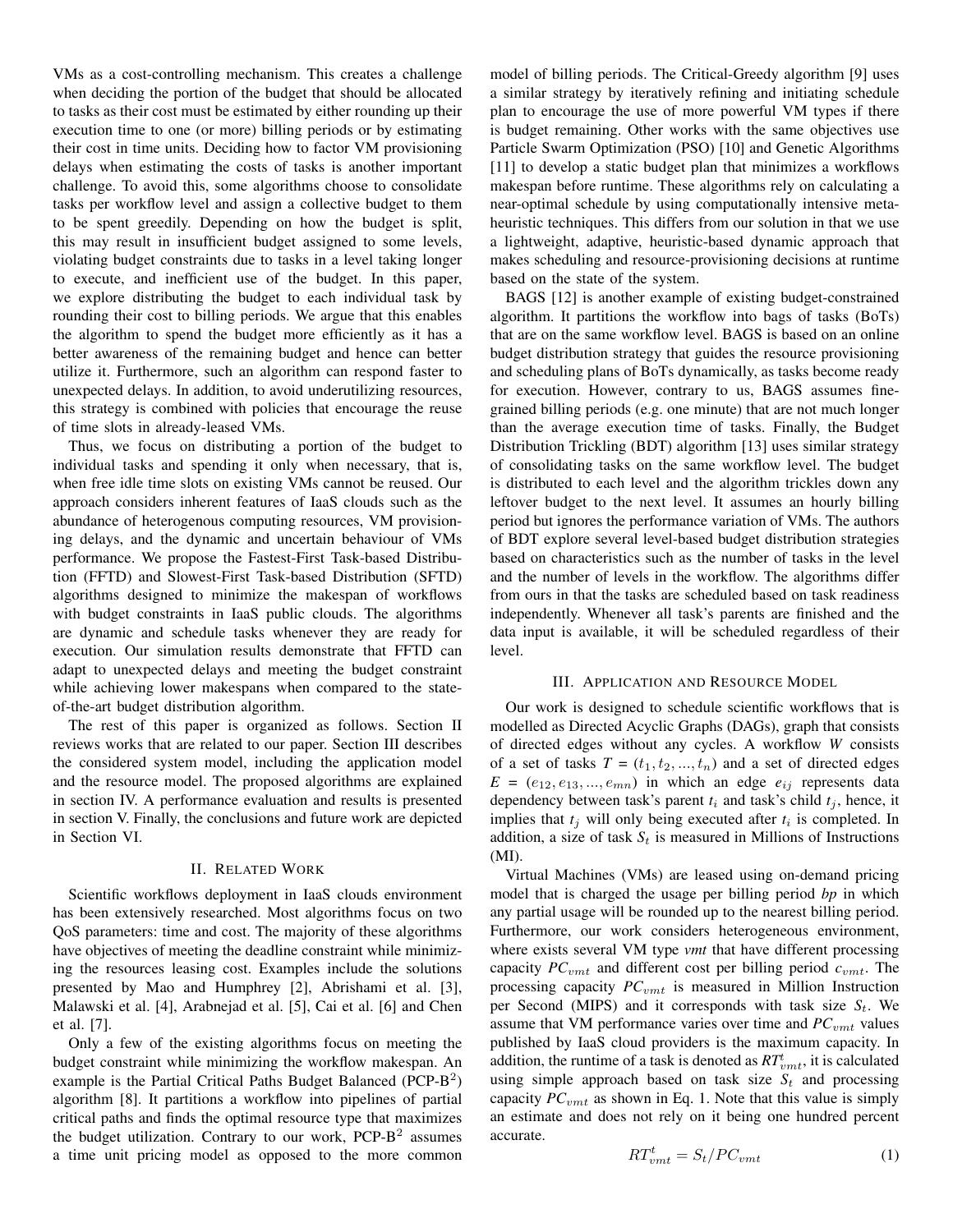We consider global shared storage system for data sharing between tasks where each task is getting input data  $D_{in}^{t}$  from global-shared repository and sent back the output data  $D_{out}^t$ produced. Furthermore, each VM has bandwidth  $B_{vmt}$  while the rates of global storage read and write is  $GS_{read}$  and  $GS_{write}$ respectively. The bandwidths and I/O rates are changing over time based on number of transactions *Tr* running at the time *t* as seen in Eq. 2, 3 and 4.

$$
B_{vmt}(t) = (B_{vmt}/Tr_t) \tag{2}
$$

$$
GS_{read}(t) = (GS_{read}/Tr_t^{read})
$$
\n(3)

$$
GS_{write}(t) = (GS_{write}/Tr_t^{write})
$$
\n(4)

The time for taking input data from global shared storage into VM is shown in Eq. 5.

$$
T_{vmt}^{D_{in}^t} = \left(\frac{D_{in}^t}{B_{vmt}}\right) + \left(\frac{D_{in}^t}{GS_{read}}\right) \tag{5}
$$

on the counterpart, time for storing output data is similar, as seen in Eq. 6.

$$
T_{vmt}^{D_{out}^t} = \left(\frac{D_{out}^t}{B_{vmt}}\right) + \left(\frac{D_{out}^t}{GS_{write}}\right) \tag{6}
$$

We assume the global storage and VMs are located on the same region or availability zone, hence, data transfer between these is free of charge, as in the case for most IaaS providers such as Amazon EC2, Google Cloud Storage and Rackspace Block Storage. Nevertheless, the output data is always kept on VM local temporary storage. It needs to be mentioned here that there is no need to read the input data if it is available in VM local temporary storage where the task will be executed. Hence, this scenario minimizes the time for getting the input data. The total processing time of a task  $PT_{vmt}$  is shown in Eq. 7.

$$
PT_{vmt}^{t} = RT_{vmt}^{t} + T_{vmt}^{D_{in}^{t}} + T_{vmt}^{D_{out}^{t}} \tag{7}
$$

The cost  $C_{vmt}^t$  of a task for using a VM with type *vmt* and price  $c<sub>vmt</sub>$  for a billing period *bp* is including the provisioning delay  $T_{pdelay}$  and deprovisioning delay  $T_{delay}$ , as seen in Eq. 8.

$$
C_{vmt}^t = \left[ \left( PT_{vmt}^t + T_{pdelay} + T_{ddelay} \right) / bp \right] * c_{vmt} \tag{8}
$$

We use the cost estimation in the budget distribution as well as in the resource provisioning phase when choosing the VM types.

# IV. RESOURCE PROVISIONING AND SCHEDULING ALGORITHM

Our work is based on the EPSM algorithm [14], a simple dynamic heuristic-based algorithm for Workflow-as-a-Service (WaaS) framework that can handle dynamic workload of multiple workflows. The algorithm's objective is meeting the deadline constraint while minimizing the cost. Furthermore, EPSM uses the container technology to reuse VMs and implements sharing resources policy between workflows.

We modify the EPSM to a budget-constrained algorithm without the implementation of container to fit the single workflow environment. Our algorithm consists of two phases:

- 1) Budget Distribution: The workflow's budget is distributed into each individual task using two approach, FFTD and SFTD.
- 2) Resource Provisioning and Scheduling: The tasks are selected based on the ascending order of their Earliest Finish

Time (EFT) and the resources are provisioned per the task's sub-budget whenever the idle VMs to reuse is not available.

# *A. Budget Distribution*

The budget drives whole scheduling process. Hence, choosing the fastest resources that are affordable within the budget, decrease the probability of exceeding the VM billing period caused by performance variation that affects the execution time. The total cost increases if a task's execution time is missed from the runtime estimation and exceeds a billing period, even for just a small fraction. Therefore, budget distribution is challenging due to the existence of coarse-grained IaaS cloud billing periods. In some cases, distributing the budget based on the task's runtime estimation without considering a billing period leads to budget insufficiency, condition where the task's sub-budget is not enough to provision a new VM.



Fig. 1: Sample of budget insufficiency scenario

Consider an illustration in Fig. 1, suppose there are two VM types in IaaS cloud provider, small type which costs \$1/hour and large type that costs \$3/hour. We assume that more powerful VMs capable of processing a task faster are more expensive than less capacity ones. Then, we have a workflow consists of seven tasks with estimated runtime for each task  $RT_A = 100s$ ,  $RT_B = 400s$ ,  $RT_C = 400$ s,  $RT_D = 200$ s,  $RT_E = 100$ s,  $RT_F = 100$ s and  $RT_G$ = 100s. The budget for this workflow is \$7. If we distribute the budget based on the runtime of each task proportional to the tasks total runtime while ignoring the VM billing period, the budget for task A, E, F and G will be insufficient. Since task A and E are the entry tasks of workflow, if their sub-budgets are insufficient to provision the resources, the workflow cannot be further executed.

We propose budget distribution based on the task's estimated execution order. The tasks are executed starting from the entry tasks which are in the first level of a workflow then proceed to their children that are residing in the next level. Therefore, we use Deadline Top Level (DTL) [15] technique that makes the entry task of workflow as starting point, as seen in Eq. 9, instead of Deadline Bottom level (DBL) [16] technique that start the level allocation from the exit task.

$$
level(t) = \begin{cases} 0 & ifPred(t) = \emptyset \\ \max_{p \in Pred(t)} level(p) + 1 & otherwise \end{cases}
$$
(9)

If we consider the example from Fig. 1, DTL allocates task A and task E to the same level(1) while DBL allocates the tasks to a level starting from task D as level(1). Consequently, using DBL, task A is allocated to the level(3) which has a different level with task E that is in the level(4). Although a workflow is obviously being processed starting from the entry tasks, allocating them into a different level will cause delay for algorithms that execute the tasks based on their level. In addition, to determine the order of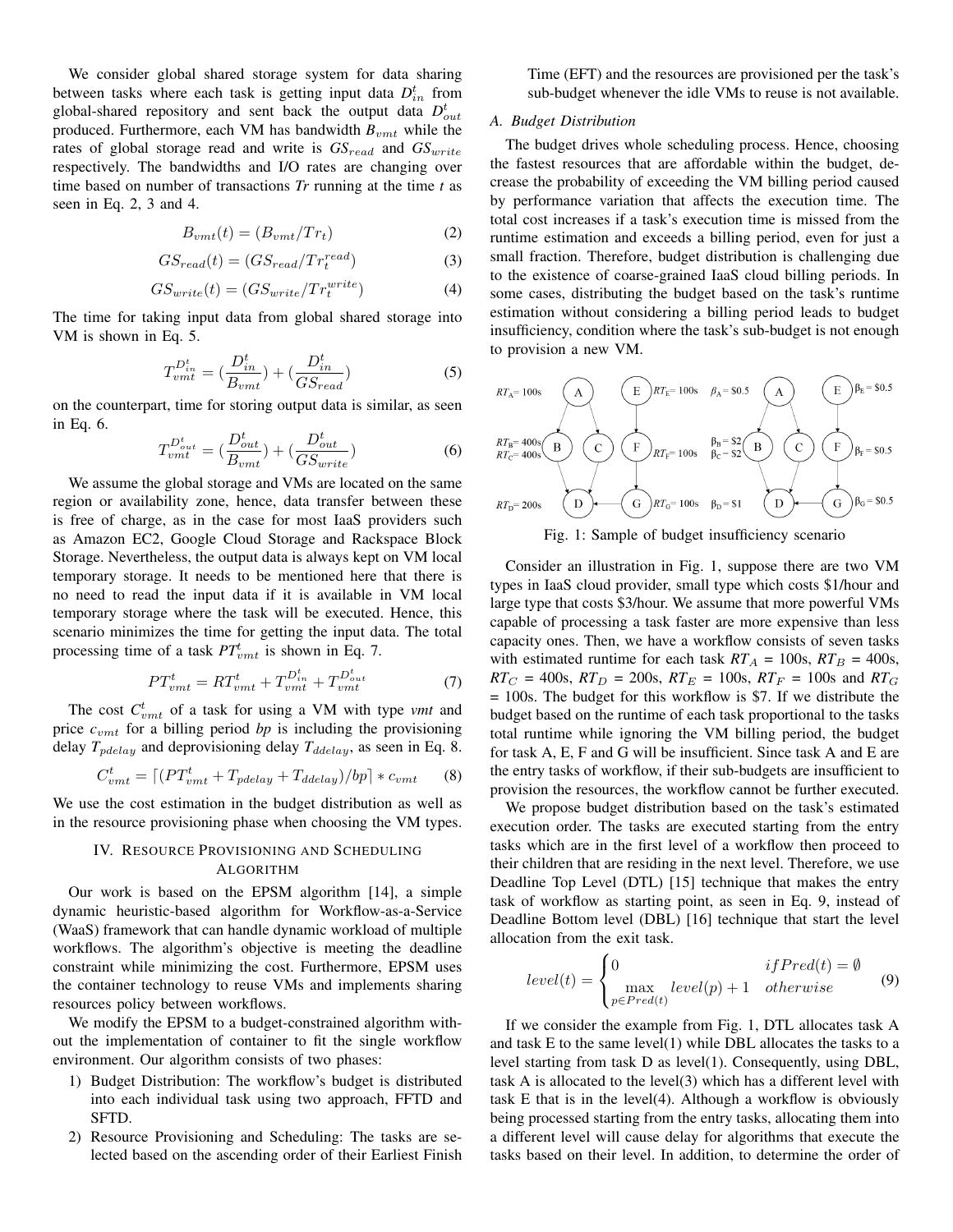### Algorithm 1 Budget Distribution

| 1: <b>procedure</b> DISTRIBUTEBUDGET( $\beta$ , T) |                                                          |  |  |  |  |  |
|----------------------------------------------------|----------------------------------------------------------|--|--|--|--|--|
| 2:                                                 | $S =$ task's estimated execution order                   |  |  |  |  |  |
| 3:                                                 | for each task $t \in T$ do                               |  |  |  |  |  |
| 4:                                                 | allocateLevel $(t, l)$                                   |  |  |  |  |  |
| 5:                                                 | initiateBudget(0, t)                                     |  |  |  |  |  |
| 6:                                                 | for each level l do                                      |  |  |  |  |  |
| 7:                                                 | $T_l$ = set of all tasks in level l                      |  |  |  |  |  |
| 8:                                                 | sort $T_l$ based on ascending Earliest Finish Time (EFT) |  |  |  |  |  |
| 9:                                                 | $put(T_l, S)$                                            |  |  |  |  |  |
| 10:                                                | while $\beta > 0$ do                                     |  |  |  |  |  |
| 11:                                                | $t = S1$                                                 |  |  |  |  |  |
| 12:                                                | $vmt = chosen VM$ type                                   |  |  |  |  |  |
| 13:                                                | allocateBudget( $C_{nm+}^t$ , t)                         |  |  |  |  |  |
| 14:                                                | $\beta = \beta - C_{vmt}^t$                              |  |  |  |  |  |

tasks in a level, we sort them based on the ascending order of their Earliest Finish Time (EFT) as shown in Eq. 10.

$$
eff(t) = \begin{cases} PT_{vmt}^t & if Pred(t) = \emptyset \\ \max_{p \in Pred(t)} eff(p) + PT_{vmt}^t & otherwise \end{cases}
$$
 (10)

The workflow in Fig. 1 is sorted into sequence of A  $[level(1)]$  $\rightarrow$  E [level(1)]  $\rightarrow$  F [level(2)]  $\rightarrow$  B [level(2)]  $\rightarrow$  C [level(2)]  $\rightarrow$  G  $[level(3)] \rightarrow D$   $[level(4)]$ , then, the budget distribution algorithm works sequentially distributing the budget to each individual task while considering task's estimated runtime and cost for each VM type. Furthermore, the budget allocation considers the VMs that are charged per billing period, so, the sub-budget allocated for a task is equivalent to the cost of a full billing period. However, there will be several tasks that are not getting the sub-budgets allocation. For these tasks, the algorithm will delay the tasks so they can reuse the idle VMs. The budget distribution algorithm is shown in Algorithm 1.

The algorithm uses two approaches on allocating the budget based on the VM type chosen, Fastest-First Task-based Budget Distribution (FFTD) and Slowest-First Task-based Budget Distribution (SFTD). The FFTD approach chooses the fastest VM type that is affordable within the workflow's budget. Since the algorithm allocates fastest resources to the earliest tasks, their successor's chance of reusing faster VMs than what they can afford increases. Hence, it also improves the possibility of obtaining lower task's processing time even though involves some waiting delay for the idle VMs availability. On the contrary, the SFTD approach chooses the cheapest resources for the tasks. Whenever exists budget left after all tasks are allocated subbudgets, the algorithm lease a faster VM type that is affordable by the leftover budget. The SFTD ensures most of the tasks are getting the budget allocation so they do not need to wait for the idle VMs. In both approaches, allocating resources to the earliest tasks guarantees execution of the workflow.

#### *B. Resource Provisioning and Scheduling*

Once the sub-budgets are assigned to each task, the algorithm processes entry tasks of the workflow and puts them into the priority queue based on the EFT ascending order. Then, it provisions a new fastest VM type that is affordable within the task's sub-budget. Whenever exist idle VMs, the algorithm finds

# 1: procedure SCHEDULEQUEUETASKS(*q*) 2: sort *q* by ascending Earliest Finish Time (EFT) 3:  $sb = \text{spare budget}$ 4: **while**  $q$  is not empty **do** 5:  $t = q{.}poll$  $6:$   $vm = null$ 7: *delayFlag* = false 8: if there are idle VMs then 9:  $VM_{idle}$  = set of all idle VMs 10: *VM*<sup> $input$ </sup><sub>*idle*</sub> = set of *vm*  $\in$  *VM*<sub>*idle*</sub> that have *t*'s input data 11:  $vm = \nu m \in VM_{idle}^{input}$  that can finish *t* with minimum risk of incurring a new billing period 12: **if**  $vm = null$  then 13:  $vm = ym \in VM_{idle}$  that can finish *t* with minimum risk of incurring a new billing period 14: else 15: *vmt* = cheapest VM type 16: **if** *t.budget*  $\lt C_{vmt}^t$  **then** 17: *delayFlag* = true 18: if *delayFlag* = false then 19: *vmt* = fastest VM type within *t.budget* 20: if there are faster VM type than *vmt* AND *sb* is enough then 21: *vmt* = *leaseFasterVMT*() 22: *vm* = *provisionVM*(*vmt*) 23: *scheduleTask*(*t, vm*)

Algorithm 2 Resource Provisioning and Scheduling

list of VMs that contain the cached input data for a task and assigns VM that has spare time of a billing period that can finish the task with minimum risk of incurring a new billing period. Minimum risk means, if there are two VMs that are unable to finish the task without incurring a new billing period, the algorithm chooses the lowest cost one. If the VM with cached input data is not available, the algorithm assigns any idle VM with the same criteria. The resource provisioning and scheduling algorithm is shown in Algorithm 2.

After a task is completed, the algorithm updates the budget distribution to adjust with the budget spent so far. Meanwhile, it keeps unused sub-budgets of the tasks that reuse idle VMs as spare budget. This spare budget is used later in the budget update or in the provisioning phase to lease faster VM type. The budget update algorithm can be seen in Algorithm 3.

#### *C. Illustrative Example*

This section explains how the workflow in Fig. 1 would be scheduled using both proposed strategies. In this example, we assume that  $PC<sub>vm</sub>$  of each VM type is linearly proportional to *c*vmt. The resulting budget distribution produced by FFTD and SFTD are shown in Fig. 2a and Fig. 2b respectively and their corresponding schedule in Fig. 3a and 3b. Furthermore, the 'Queue of Ready Tasks' column represents the tasks that are ready for execution while the 'Deployment of Tasks & VMs' presents the ready tasks deployment to the leased VMs and the 'spare budget' shown is the values after tasks deployment in each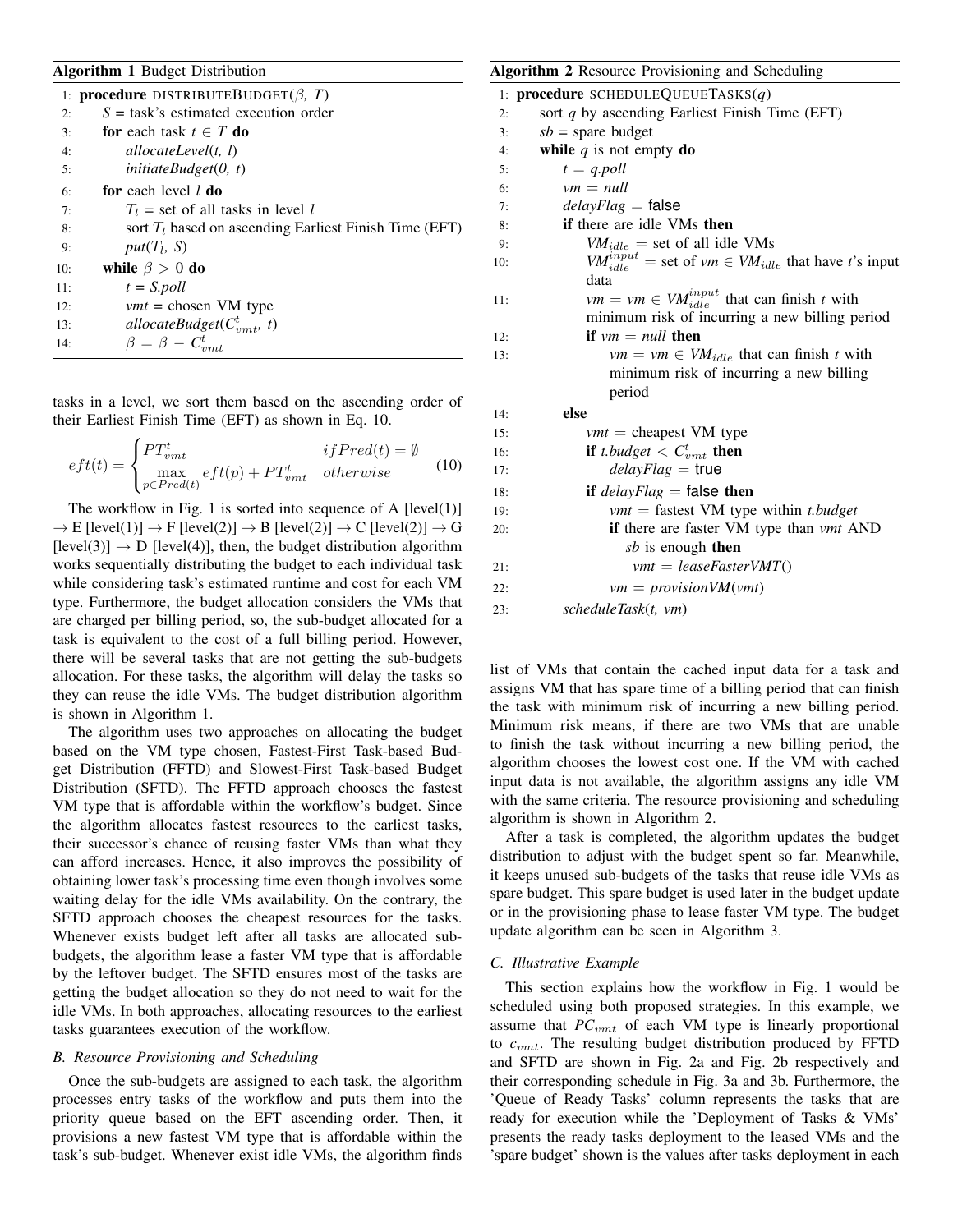# Algorithm 3 Budget Update

| 1: <b>procedure</b> UPDATEBUDGET $(T)$ |                                                              |  |  |  |  |  |
|----------------------------------------|--------------------------------------------------------------|--|--|--|--|--|
| 2:                                     | $t_f$ = completed task                                       |  |  |  |  |  |
| 3:                                     | $T_c$ = set of $t \in T$ that are children of $t_f$          |  |  |  |  |  |
| 4:                                     | $\beta_c$ = total sum of <i>t.budget</i> , where $t \in T_c$ |  |  |  |  |  |
| 5:                                     | $T_u$ = set of unscheduled $t \in (T - T_c)$                 |  |  |  |  |  |
| 6:                                     | $\beta_u$ = total sum of <i>t.budget</i> , where $t \in T_u$ |  |  |  |  |  |
| 7:                                     | $sb =$ spare budget                                          |  |  |  |  |  |
| 8:                                     | if $C_{vmt}^{t_f} \leq (t_f.budget + sb)$ then               |  |  |  |  |  |
| 9:                                     | $sb = (t_f.budge t + sb) - C^{t_f}_{vmt}$                    |  |  |  |  |  |
| 10:                                    | else                                                         |  |  |  |  |  |
| 11:                                    | $debt = C^{t_f}_{nmt} - (t_f.budget + sb)$                   |  |  |  |  |  |
| 12:                                    | $\beta_c = \beta_c - debt$                                   |  |  |  |  |  |
| 13:                                    | DISTRIBUTEBUDGET $(\beta_c, T_c)$                            |  |  |  |  |  |
| 14:                                    | if $\beta_c < 0$ then                                        |  |  |  |  |  |
| 15:                                    | $\beta_u = \beta_u + \beta_c$                                |  |  |  |  |  |
| 16:                                    | DISTRIBUTEBUDGET $(\beta_u, T_u)$                            |  |  |  |  |  |

step.

We can see that steps 1 to 3 for FFTD and SFTD are similar except for the VM type provisioned and the spare budget. The VM type chosen are different based on the sub-budget allocated to the entry tasks that are provisioned the new VMs. In step 4 of FFTD, the algorithm delays task B because its sub-budget is \$0. After task F is finished, task G becomes ready for execution. The algorithm prioritizes task G to be scheduled because it has lower EFT than task B. Then, task G reuses  $v_2$ (*large*) and task B reuses the same VM after task G is finished. Task D becomes ready for execution after task B and C are finished and reuses  $v_1(large)$ . Finally, FFTD costs \$6 for the execution; it has \$1 spare budget left and obtains 900s makespan.



Fig. 2: Sample of budget distribution scenario using (a) FFTD and (b) SFTD

In step 4 of SFTD, the algorithm schedules task B and provisions a new small VM type based on its sub-budget. Eventually, there is enough spare budget for leasing faster VM type. Hence, the algorithm leases a new large VM type for task B. After task F is finished, task G becomes ready for execution and reuses v2(*small*). Then, task D becomes ready for execution after task B and C are finished and reuses  $v_3(large)$ , In the end, SFTD costs \$5 for the execution; it has \$2 spare budget left and produces 1700s makespan.

#### V. PERFORMANCE EVALUATION

To evaluate the algorithms' performance, we use five wellknown synthetic workflows from different scientific areas. The Montage (Astronomy) workflow is used to generate sky mosaics from a set of input images [17]. Most of its tasks are I/O intensive and they do not require much CPU processing. The LIGO (Astrophysics) workflow is used to detect gravitational waves [18]. It consists mostly of CPU intensive tasks with high memory requirements. The SIPHT (sRNA Identification Protocol using High-throughput Technology) workflow is used for automatic searching of sRNA encoding-genes in the bioinformatics field [19]. Most of the tasks in the SIPHT have high CPU and low I/O utilization. Another bioinformatics application, the Epigenomics, is a CPU intensive workflow that is used for executing various genome-sequencing operations. Finally, the CyberShake (Earthquake Science) workflow generates synthetic seismograms to characterize earthquake hazards [20] and is characterized as data intensive with large memory and CPU requirements. These workflows have different structures in terms of task dependencies and task runtimes. Their full description and characterization including the Workflow Generator used for generating the synthetic workflows is presented by Juve et al. [21].

Different budget intervals were used in the experiments. We assume that the minimum budget to run the workflow is equal to the cost of running all the tasks on a single VM of the cheapest type. Based on this minimum budget, we define ten different budget intervals as seen in Eq. 11.

$$
budget = \alpha * min_{budget} \quad where \quad 0 < \alpha < 11 \tag{11}
$$

The tightest budget in the range corresponds to a budget estimated with  $\alpha = 1$  while the most relaxed one was estimated using  $\alpha =$ 10.

We use CloudSim [22] to model an IaaS cloud provider with single data center and four types of VMs. The VM type configurations used are shown in Table I. Their CPU capacity and price are a simplified version of the compute optimized (c4) instance types offered by Amazon EC2 that have a linear relationship between processing capacity and price. A VM billing period of one hour was modelled for all VM types, and the VM provisioning delays was set to 97 seconds based on the study by Mao and Humphrey [23]. The CPU performance of VMs was degraded by at most 24% based on a normal distribution with a 12% mean and a 10% standard deviation as reported by Jackson et al. [24].

Table. I: VM TYPES AND PRICES USED

| Name   | Memory (GiB) | <b>vCPU</b> | <b>ECU</b> | Price per Hour $(\$)$ |
|--------|--------------|-------------|------------|-----------------------|
| small  | 3.75         |             |            |                       |
| medium |              |             |            |                       |
| large  |              |             | 28         |                       |
| xlarge |              |             |            |                       |

## *A. Algorithm Performance*

The goal of these experiments is to evaluate the algorithm's performance in terms of cost and makespan. The cost performance is measured using the cost / budget ratio to evaluate the algorithm's ability on meeting the budget constraint. In this way, ratio values greater than one indicate a cost larger than the budget, values equal to one mean a cost equal to the budget, and values smaller than one represent a cost smaller than the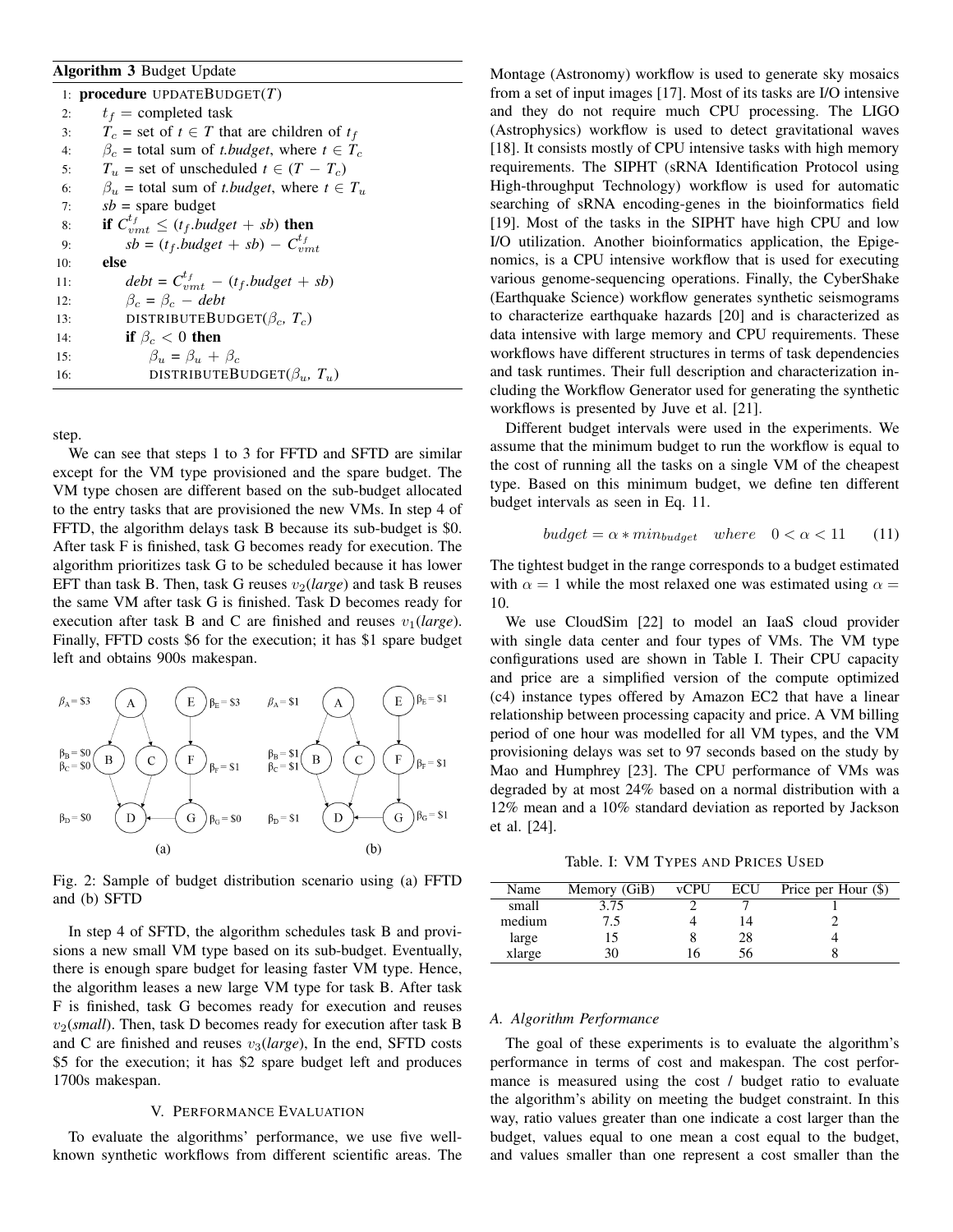

Fig. 3: Sample of scheduling and resource provisioning scenario using (a) FFTD and (b) SFTD.

budget. Furthermore, the experiments for each budget interval are repeated 100 times and we plot the mean value in the charts.

We compare our algorithm with Budget Distribution with Trickling (BDT) [13], a dynamic level-based budget distribution algorithm that has similar objectives to our algorithm. BDT schedules the tasks based on their Earliest Start Time (EST) and introduces Time Cost Trade-off Factor (TCTF) which calculates the trade-off ratio between cost and time for executing a task in a VM type. Then, it selects the VM type with the largest value in the resource provisioning phase. BDT executes all tasks in a level using the available budget then trickles down the leftover budget to the level below. It delays tasks whenever the budget is not enough to lease new VMs and enforces them to reuse VMs when possible. The authors of BDT introduce several budget distribution strategies and the 'All-In' strategy presents the best performance. Hence, we use BDT-AI (All-In), to evaluate our proposed algorithm.

*1) Budget Constraint Evaluation:* To analyze the algorithms in terms of meeting the budget constraint, we plot the cost / budget ratio values for each workflow and budget interval in Fig. 4a, 5a, 6a, 7a and 8a. For the Montage workflow, the results are presented in Fig. 4a. SFTD performs better than the other algorithms in the strictest budget interval; this is probably due to its choice of cheapest VM type when making provisioning decisions. Interestingly, the performance of the algorithms is the same for the remaining intervals, with the ratio values being equal in every case. The possible reason is related to the coarse-grained billing period. We can see that from Fig. 4b, the makespan obtained by all algorithms starting from the  $\beta_2$  is quite far from the billing periods. This means, the VM performance variation is not significantly affecting the cost since the difference between the makespan and the billing period is wide enough to tolerate the VM performance degradation. Although there is no difference in the performance between FFTD and BDT-AI in terms of meeting the budget constraint, we found that FFTD outperforms BDT-AI in terms of makespan; this is further discussed in the 'Makespan Evaluation' section.

The results obtained for the LIGO workflow are shown in Fig. 5a. We can see that the first budget interval is too strict, hence, all algorithms violate the budget constraint. In general, SFTD produces lower cost / budget ratio values even though the other two algorithms are also able to meet the budget constraint for the remaining cases.

Fig. 6a depicts the results for the SIPHT workflow. The first budget interval is violated by all algorithms while FFTD shows the closest margin. We can observe that the performance variation affects the algorithms' ability of meeting the budget constraint from the marginal difference between the cost and the budget in the graphs. In general, FFTD outperforms the other two algorithms in meeting the budget constraints for the SIPHT workflow.

Fig. 7a shows the results obtained for the CyberShake workflow. In general, all algorithms fail to meet the budget constraint in every case, except for BDT-AI which succeeds in achieving its goal in the last three intervals. A possible explanation for this results is the CyberShake workflow characteristics as a data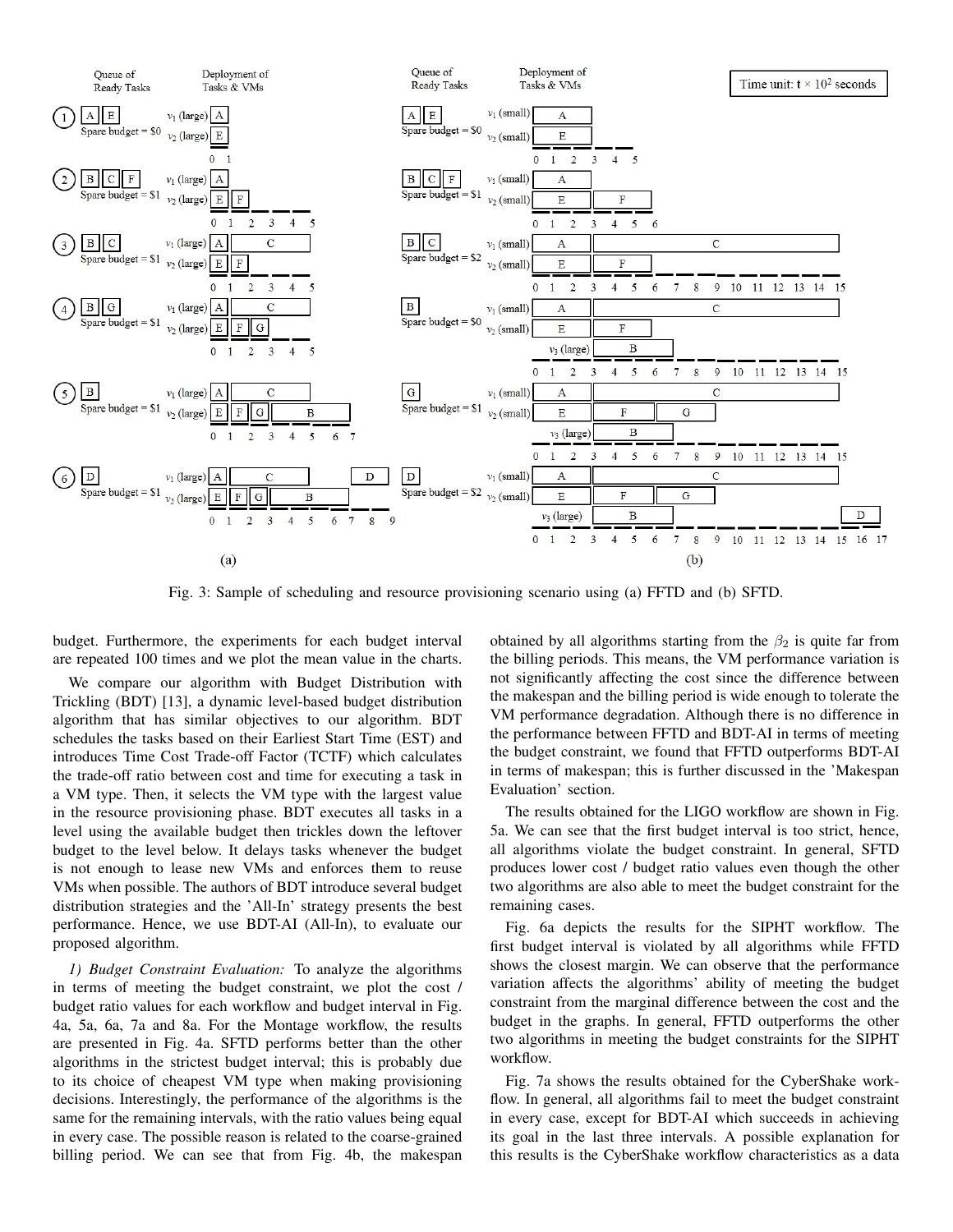

Fig. 4: Cost / Budget Ratio and Makespan Performance of Montage Workflow.



Fig. 5: Cost / Budget Ratio and Makespan Performance of LIGO Workflow.



Fig. 6: Cost / Budget Ratio and Makespan Performance of SIPHT Workflow.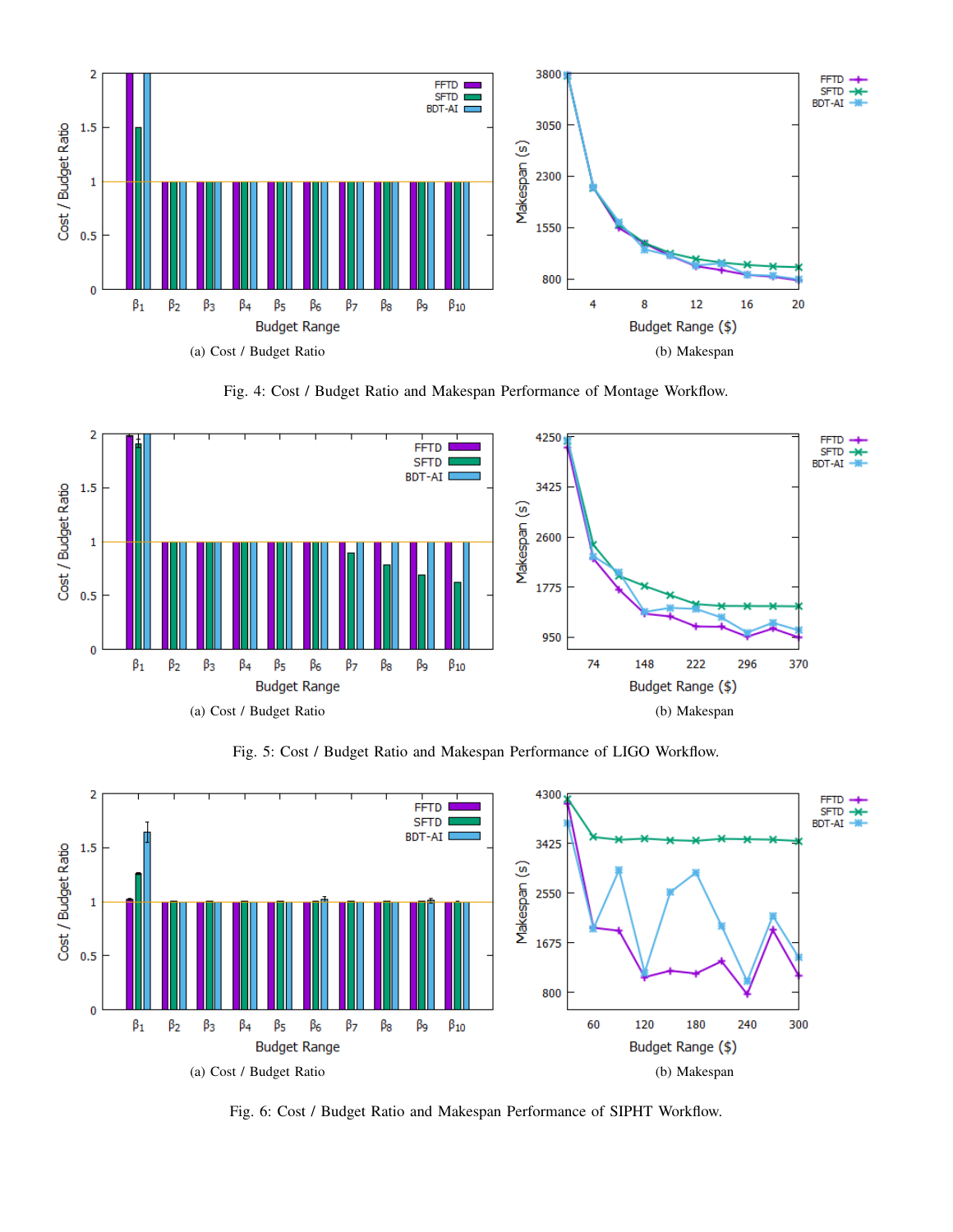

Fig. 7: Cost / Budget Ratio and Makespan Performance of CyberShake Workflow.



Fig. 8: Cost / Budget Ratio and Makespan Performance of Epigenomics Workflow.

intensive workflow that involves large I/O activities. It is observed from the SFTD results where the ratio values increase as the number of VMs being added. It means, there are huge number of I/O data transfer that causes the overhead. Although all algorithms consider data transfer time when estimating the task's processing time, the network traffic congestion caused unpredicted overhead. Furthermore, the number of running VMs is proportional to the number of I/O activities, hence, SFTD that provisions larger number of VMs than the other algorithms are affected a lot by the network congestion. It is worthwhile mentioning that the ratio values for FFTD and BDT-AI decrease as the budget becomes more relaxed. While SFTD allocates more VMs as the budget increases, FFTD and BDT-AI use the additional budget to provision faster VM type.

The Epigenomics workflow result is shown in Fig. 8a. SFTD shows very high cost / budget ratio values for the earlier budget intervals; however, the ratios consistently decrease as the budget increases. The possible reason is that the number of VMs provisioned by the SFTD remains relatively constant throughout the budget intervals while the algorithm chooses faster VM types as the budget increases while the other algorithms do the opposite. Similar reason with the previous CyberShake case is possible, in which most of the tasks in Epigenomics workflow are also characterized as I/O and CPU intensive. Hence, provisioning more VMs as the budget increases is not improving the performance as seen in FFTD and BDT-AI cases. However, FFTD outperforms the other two algorithms in terms of meeting the budget constraint for all cases.

Overall, FFTD demonstrates equal or better performance than BDT-AI in 88% of the cases in terms of cost / budget ratio values. The only case where BDT-AI outperforms FFTD is for the CyberShake workflow in which 90% of the cases BDT-AI obtains equal or better performance.

*2) Makespan Evaluation:* The first half of budget interval in the Montage workflow (Fig. 4b) shows the marginal difference in makespan. Most likely, this is due to the characteristics of the tasks in Montage workflow that highly depend on the I/O rather than CPU processing. Hence, choosing faster VM types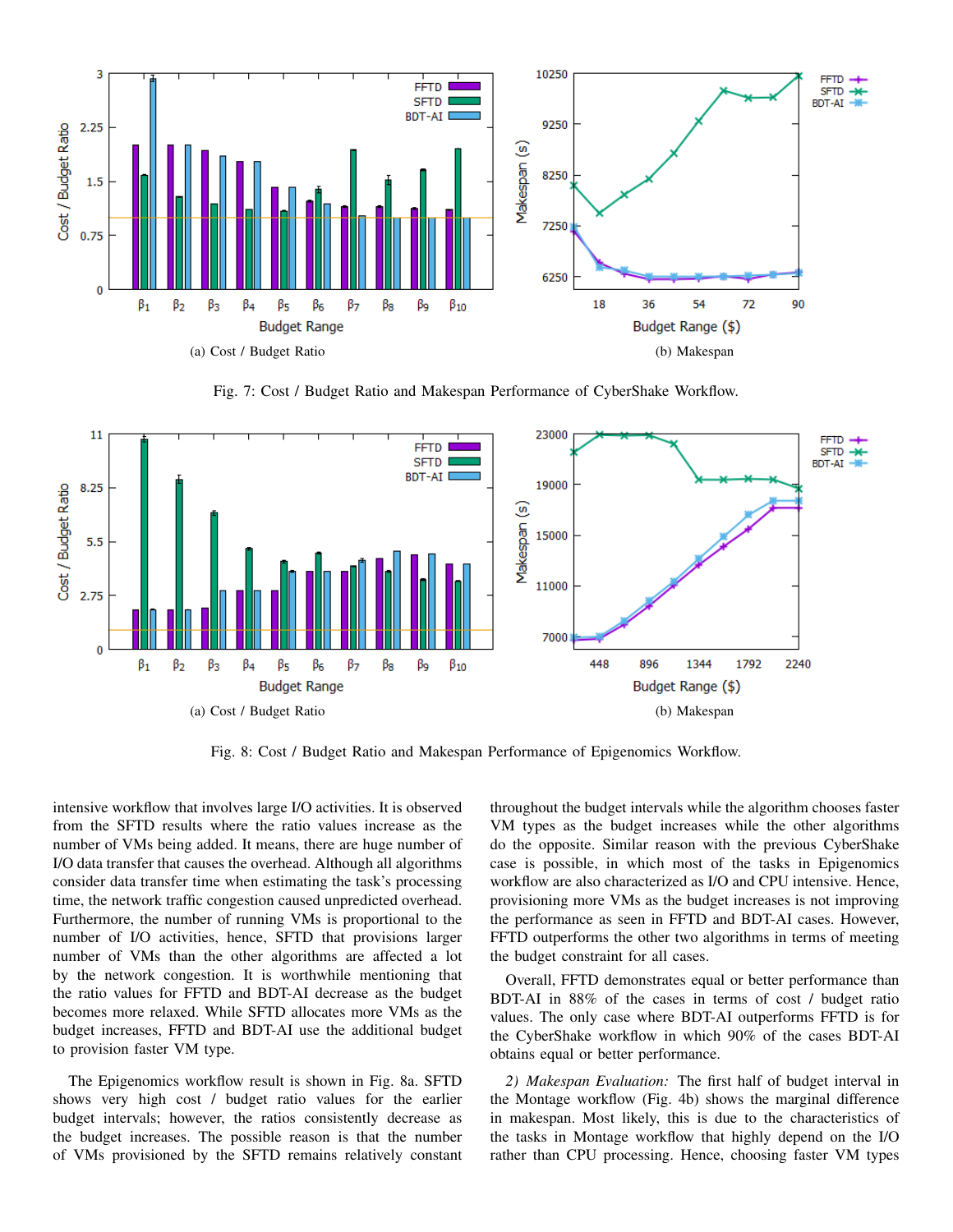

Fig. 9: VMs Utilization for Different Workflow Applications.

are not significantly affecting the makespan. However, as the budget increases, the second half of budget interval shows that the difference is wider. The possible reason is due to the high number of VMs provisioned by SFTD during the runtime contributes to the performance degradation. However, the congestion caused by the I/O activities is not significant since Montage is not a data intensive workflow. Finally, FFTD obtains lower makespan than BDT-AI in 70% of the cases in which both algorithms obtain the same performance in terms of cost / budget ratio.

Fig. 5b depicts the results obtained for the LIGO workflow. Although the graph's trend is similar to the Montage results, the difference between all algorithms is clearer observed. FFTD shows the lowest makespan for all cases. Then, the results obtained for the SIPHT workflow are depicted in Fig. 6b. Similar with the previous results, FFTD obtains the lowest makespan too and shows more stable results than BDT-AI.

The results obtained for the CyberShake workflow are shown in Fig. 7b. FFTD produces slightly lower makespan in 60% of the cases than BDT-AI while SFTD performs the worst. CyberShake is considered as a data intensive workflow that involves high number of data transfer activities. This explains bad SFTD performance as it provisions a large number of VMs as the budget increases.

The Epigenomics workflow results are shown in Fig. 8b. The makespan trend is different from the other workflow scenario. A possible explanation is the fact that Epigenomics consists of tasks that are both CPU and I/O intensive. Having low number of VMs provisioned is the suitable approach for executing the workflow. It needs to be noted that this behaviour should be a guide for the users when defining the budget for Epigenomics workflow. Finally, FFTD shows the lowest makespan for all scenario.

Overall scenario, FFTD demonstrates lower makespan in 84% of all cases than the other two algorithms. In the scenario where FFTD gets equal performance with BDT-AI in terms of meeting the budget constraint, it demonstrates lower makespan in 80% of the cases. Meanwhile, in the cases where FFTD gets lower cost / budget ratio that is normally should be traded-off by getting higher makespan, it also successfully obtains lower makespan than BDT-AI in 93% of the cases.

# *B. VM Utilization*

To better understand the behaviour of the algorithms, we analyzed the average VM utilization for each workflow. High VM utilization means the algorithm can map the task to VM efficiently and utilizes the idle time slots. Hence, this performance metric is suitable to evaluate the algorithm's ability in dealing with coarsegrained IaaS cloud billing periods. The VMs utilization results are shown in Fig. 9.

For the Montage workflow, FFTD presents higher VM utilization in 50% of the cases than BDT-AI. Meanwhile, in the LIGO workflow scenario, FFTD obtains the highest VM utilization in all cases. On average, the SIPHT workflow case shows the lowest VM utilization of all experiments. However, FFTD obtains higher VM utilization in 90% of the cases than BDT-AI for SIPHT. Furthermore, BDT-AI presents higher VM utilization in 60% of the cases than FFTD in the CyberShake workflow, it confirms the cost / budget ratio and makespan results. Finally, in the Epigenomics workflow, FFTD produces higher VM utilization than BDT-AI in 80% of the cases.

Overall scenario, in 72% of the cases, FFTD demonstrates better performance than BDT-AI in terms of VM utilization. However in the CyberShake workflow, BDT-AI shows competitively better performance than FFTD. A possible explanation is because the level-based strategy of BDT-AI works best for the data intensive workflow that has level-wide structure as the CyberShake.